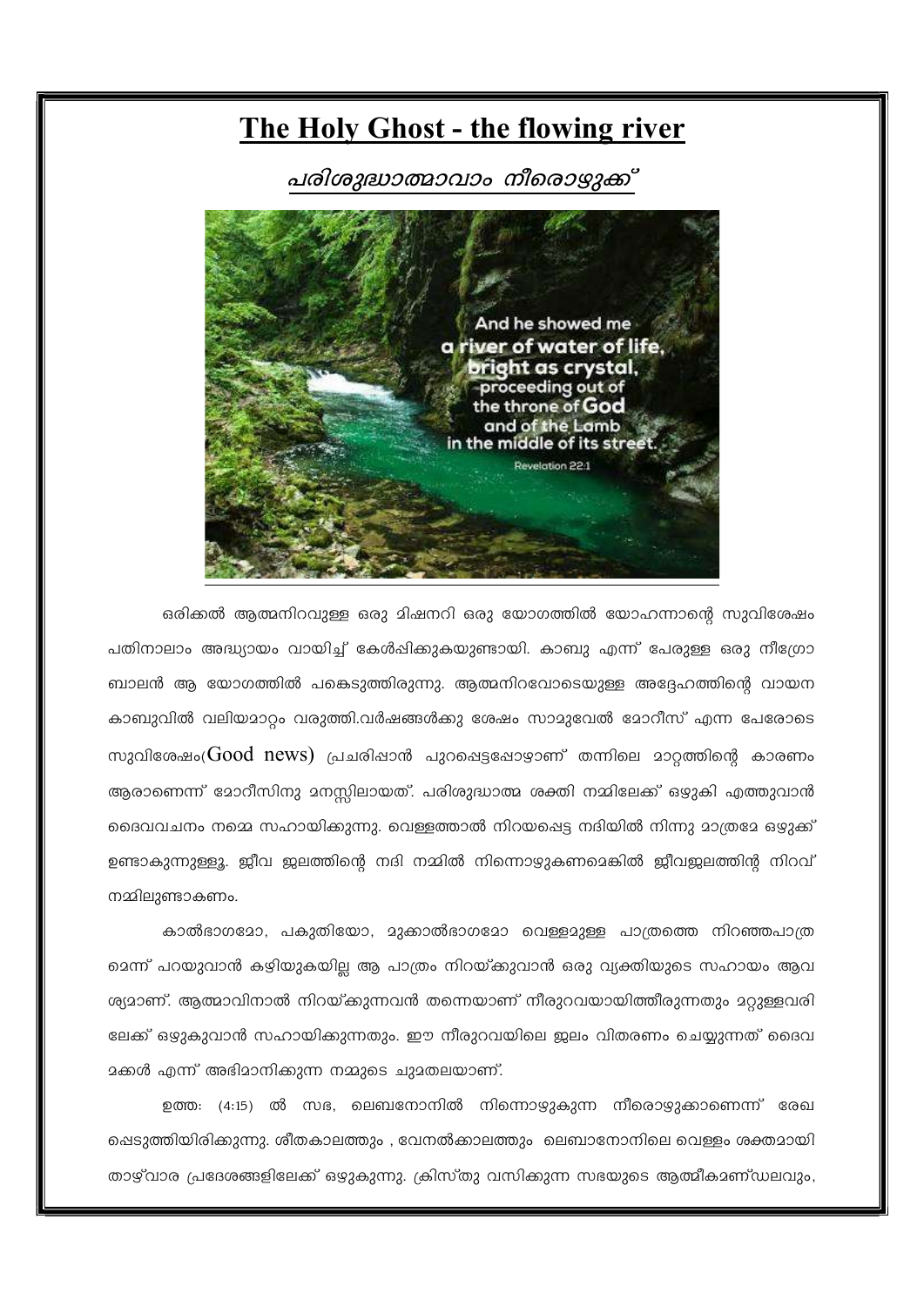പ്രവർത്തനമണ്ഡലവും ലെബാനോനിൽ നിന്ന് പുറഷെടുന്ന ശക്തിയുള്ള ഒഴുക്കിന് സാദൃശ്യമാണ്. സഭയിൽ നിന്ന് യഥാഷ്ടം ഒഴുകിക്കൊണ്ടിരിക്കേണ്ടത് പരിശുദ്ധാത്മാവാകുന്ന ജീവനദി ആയിരിക്കേണം . ഈ അരുവിയുടെ ശക്തിയെ തടയുവാൻ ഭൂമിയിൽ ഒരു അന്ധകാര ശക്തിയ്ക്കും സാദ്ധ്യമല്ല. സഭ അവളുടെ ദൗത്യം പൂർത്തിയാക്കുംവരെ ഒരു എതിർ ശക്തിയ്ക്കും വഴിമാറിക്കൊടുക്കുകയില്ല. വിശ്വാസത്തോടെ അരുവിയെ സമീപിക്കുന്നവർക്കു മാത്രമേ വെള്ളം പകർന്നു നൽകുവാൻ കഴിയുകയുള്ളൂ.

Read- 80000: 7:38-39

ബഹുകഷ്ടം സഹിക്കേണ്ടിവന്നിട്ടും വ്യക്തികൾ പരിശുദ്ധാത്മാവിന്റെ സന്തോഷത്തോടെ വചനം സ്വീകരിച്ചാൽ അത് വചനം പറയുന്നവനേയും വചനമാകുന്ന ദൈവത്തേയും സ്വീകരിക്കുന്നതിന് തുല്യമാണ്. അപ്രകാരം വചനം സ്വീകരിച്ച തെസ്സലോനിക്കസഭ മറ്റുള്ളവർക്ക് മാതൃകാസഭയാ ണെന്ന് പൗലോസഷോസ്തോലൻ രേഖപ്പെടുത്തിയിരിക്കുന്നു. (1തെസ്റ്റ:1:6,8) നാം കൂടി നടക്കുന്ന സഭയും, നമ്മുടെ ജീവിതവും മാതൃകാപരമാണോ ?

(1 തെസ്സ:1:1-5 വരെയുള്ള ഭാഗത്തു നിന്നും)

### സഭ ശ്രദ്ധിക്കേണ്ട കാര്യങ്ങൾ എന്തെല്ലാം

1. ഓരോ വ്യക്തികളും അവരവരുടെ വിളിയേയും തിരഞ്ഞെടുപ്പിനേയും കുറിച്ച് ബോദ്ധ്യമുള്ള വരാകണം.

2. വിശ്വാസത്തോടെ വേല ചെയ്യണം.

3. പ്രയത്നം ദൈവസ്നേഹത്തോടെയാകണം.

4.യേശുവിനെക്കുറിച്ചുള്ള പ്രത്യാശ സ്ഥിരതയുള്ളതാകണം അഷോൾ ശക്തമായ സുവിശേഷം വചനമായി മാത്രമല്ല പരിശുദ്ധാത്മ ശക്തിയോടെ അനേകരിലേക്ക് ഒഴുകി എത്തുന്നു.

#### വചനത്തിന്റെ ശക്തി '4' വിധത്തിൽ

- 1. തീപോലെ യിരെ (5:14)
- യിരെ: 23.29 2.ചുറികപോലെ
- 3. രക്ഷാകരമായ ദൈവശക്തി റോമ: 1:16
- 4. പ്രതിരോധായുധമായ പരിച എഫേ:6:17

#### ജൈവവചനം '4' വിധത്തിൽ ആത്മശക്തിയെതരുന്നു. ഏതെല്ലാം?

- 1. മനുഷ്യർക്ക് പാപത്തെ ശാസിക്കുവാനുള്ള ധൈര്യം ലഭിക്കുന്നു. മീഖ (3:8)
- 2. ശരീരബലത്തേക്കാൾ ശക്തിമത്താണ് ആത്മശക്തി സെഖ:4:6
- 3. അധികാരത്തോടെ സംസാരിഷാൻ മനുഷ്യരെ പ്രാപ്തരാക്കുന്നു. അഷോ:പ്രവ:(4:33) (6:8)